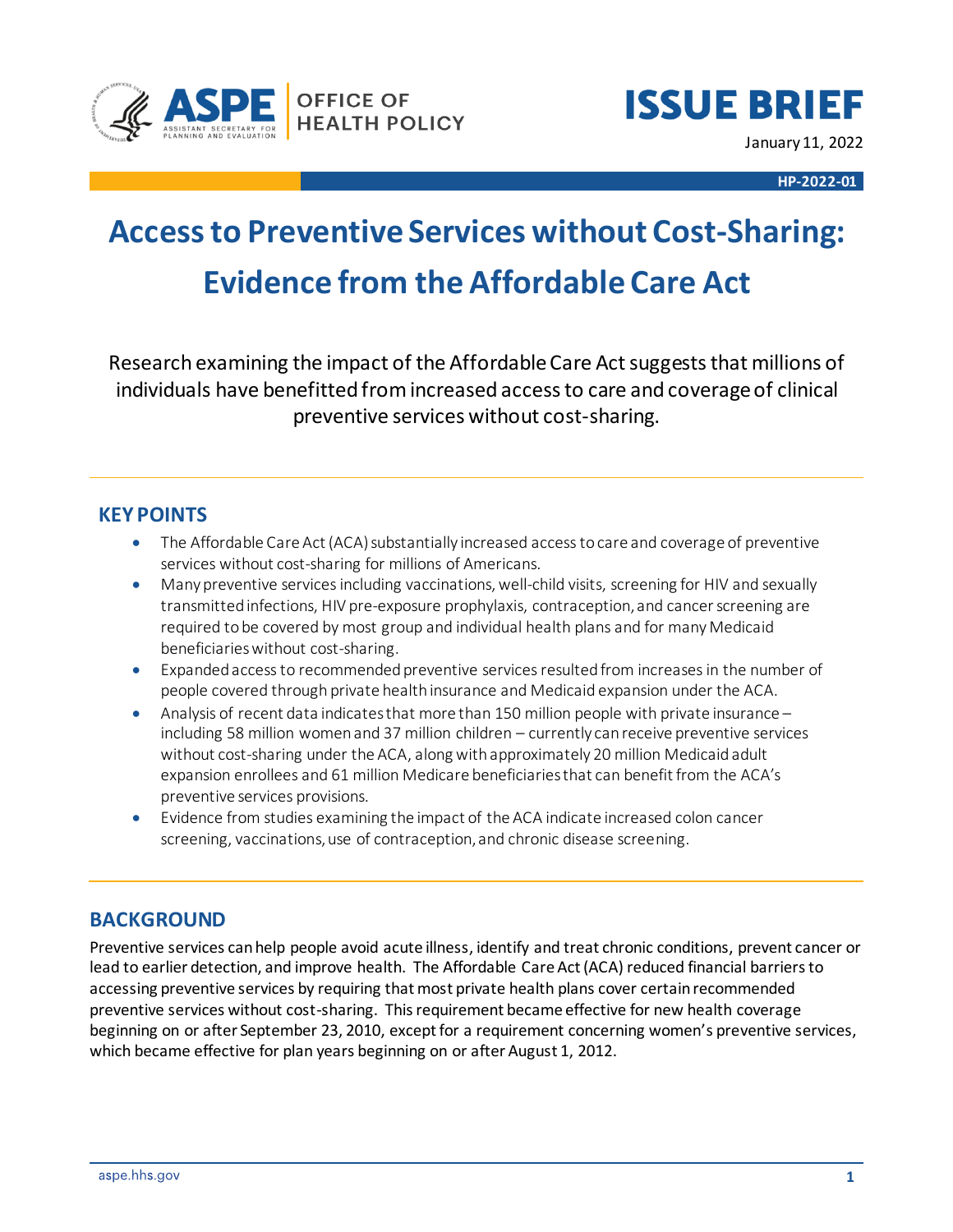Under the ACA, in most instances group health plans and individual health coverage plans cannot charge a patient a copayment, co-insurance, or deductible for these services when they are delivered by an in-network provider.\* One exception are so-called "grandfathered" plans, which are plans that were in existence prior to 2010 and are allowed to continue offering benefit designs other than those generally required by the ACA. By eliminating cost-sharing for these services, the ACA was designed to increase access and use of preventive care, especially among individuals for whom affordability was a key barrier.

This issue brief summarizes the ACA's preventive services provisions for private health coverage, Medicare, and Medicaid; provides updated estimates of the number of people benefiting from these provisions nationally; and examines evidence on trends in utilization of preventive services and outcomes since the ACA's preventive services coverage requirements went into effect.

# **POLICY OVERVIEW**

#### **Private Health Coverage**

Under the ACA, most private insurance plans are required to cover four categories of preventive services innetwork without cost-sharing, including:

- 1. evidence-based preventive services that have in effect a rating of A or B in the current recommendations of the U.S. Preventive Services Task Force (USPSTF), which indicates moderate to high certainty that the net benefits of those services are moderate to substantial;<sup>1</sup>
- 2. routine vaccines for adults and children that have in effect a recommendation from the Advisory Committee on Immunization Practices (ACIP) and which has been adopted by the Director of the Centers for Disease Control and Prevention (CDC); 2
- 3. evidence-informed preventive services for infants, children, and adolescents provided for in comprehensive guidelines supported by the Health Resources and Services Administration (HRSA);  $\frac{1}{3}$ , and
- 4. preventive care and screenings for women, other than those that have in effect a rating of A or B in the current recommendations of the USPSTF, that are provided for in comprehensive guidelines supported by HRSA.<sup>4</sup>

These requirements do not apply to grandfathered plans, which are plans that existed on March 23, 2010, before the law was enacted, that meet certain requirements, and that are exempt from certain provisions of the ACA.‡

The range of preventive services covered without cost-sharing includes services such as alcohol misuse screening and counseling, blood pressure screening, depression screening, immunizations, and obesity screening and counseling. Certain covered preventive services recommended by the USPSTF are specific to people in certain age groups or individuals at increased risk; for example, screening for latent tuberculosis in populations at increased risk of infection, and colorectal cancer screening for adults aged 45 to 75.5,6,7 The USPSTF defers to the ACIP on recommendations concerning the use of vaccines. §

<sup>†</sup> The guidelines implemented by HRSA are commonly referred to as Bright Futures and the Women's Preventive Services Guidelines.

<sup>‡</sup> These requirements also do not apply to coverage of certain services when a religious exemption applies.

<sup>§</sup> The Centers for Disease Control and Prevention (CDC) sets the U.S. adult and childhood immunization schedules based on recommendations from the ACIP.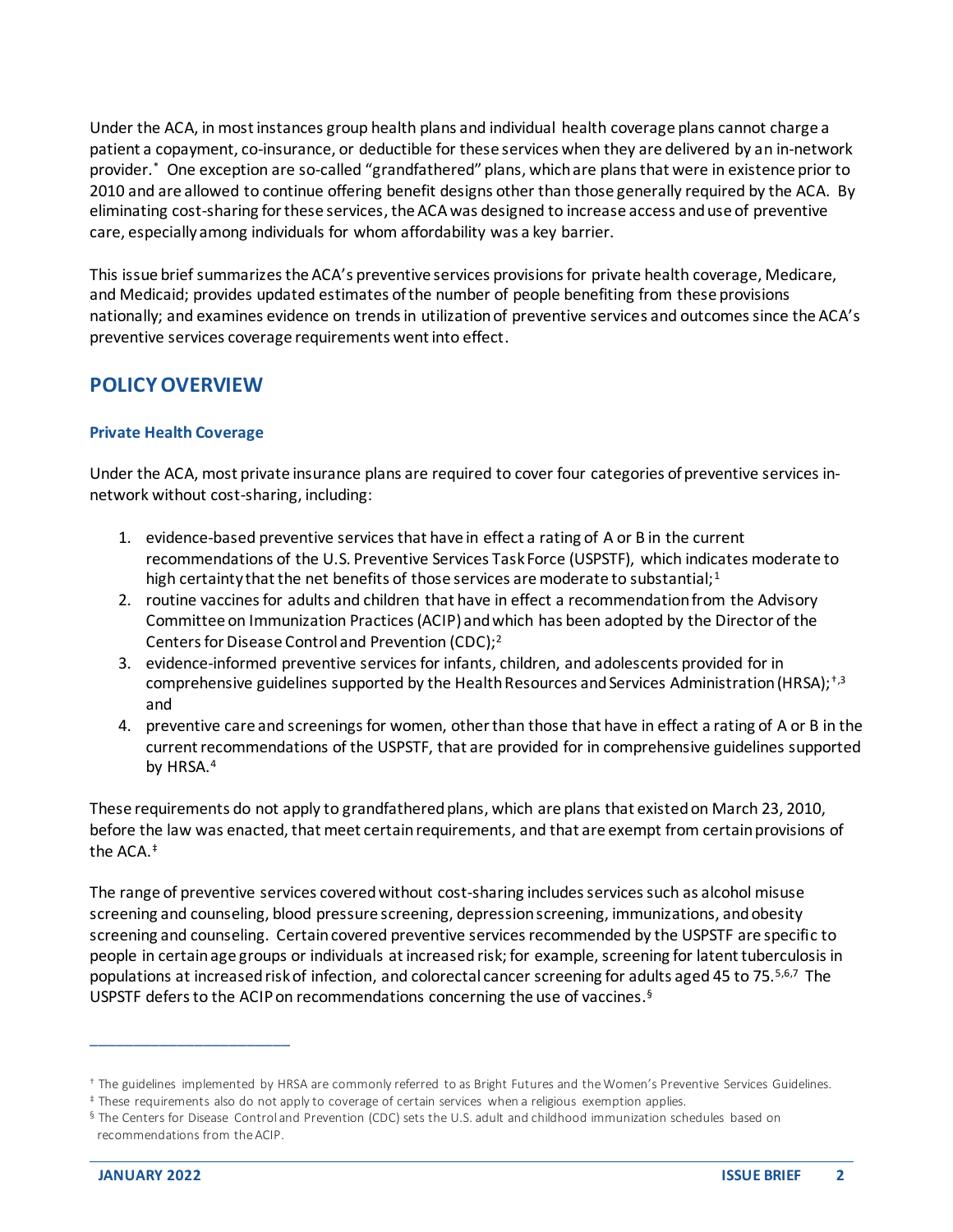Most health plans alsogenerallymust cover a set of preventive services for children without cost-sharing (i.e., those plans that are not grandfathered as discussed above) including those providing coverage in the group, individual, and Medicaid markets.<sup>8</sup> Preventive services benefits for children include, but are not limited to, alcohol, tobacco, and drug use assessments for adolescents; universal newborn hearing screening; developmental and autism screening for children at 18 and 24 months; bilirubin concentration screening for newborns; blood pressure screening for children ages 0 to 17 years; developmental screening for children under age 3; and routine immunization for children from birth to age 18 (doses, recommended ages, and recommended populations vary).

In most instances, non-grandfathered group and individual health coverage plans are required to cover certain preventive benefits for women, including well-woman visits, screening and counseling for domestic violence, U.S. Food and Drug Administration (FDA)-approved contraceptive methods, and other services specified in the Women's Preventive Services Guidelines, which initially went into effect August 2012.<sup>9</sup> These guidelines are updated periodically to reflect the latest evidence-based recommendations including, for example, a recommendation that adolescent and adult women have access to the full range of FDA-approved contraceptive products, effective family planning practices, and sterilization procedures for women to prevent unintended pregnancy and improve health outcomes.

#### **Estimated Population Size with Private Health Coverage Benefitting from ACA Provisions**

Previous analyses by the Office of the Assistant Secretary for Planning and Evaluation (ASPE) estimated that approximately 137 million Americans with private insurance had access to preventive services without cost sharing in 2015. 10, \*\* Using the same method, ASPE estimates that about 151.6 million had such coverage in 2020. The increase is due in part to growth in the number of people enrolled in private health coverage and a decrease in the share of such people enrolled in grandfathered plans.

In 2020, the most recent year of data available, 175.9million people under age 65 had private health coverage, mainly through an employer, but also including coverage purchased through a state or federal Marketplace. <sup>11</sup> The 2020 Kaiser Family Foundation Employer Health Benefits survey found that 14 percent of individuals with employer-based health plans were enrolled in grandfathered plans, which are not required to provide preventive service coverage with zero cost-sharing (we assume that these individuals are subject to some level of cost sharing for preventive services). Data from the 2020 Final Rule on Grandfathered Health Plans and from the 2020 National Health Expenditures Accountssuggest that at most 12 percent of people with individual market coverage are enrolled in grandfathered health plans.†† Using these statistics, we estimate that a total of approximately 151.6 million individuals<sup>12</sup> currently have private health coverage that covers preventive services with zero cost-sharing (Figure 1).<sup>13</sup> This includes approximately 58 million women, 57 million men, and 37 million children. Table 1 presents state-level estimates.

<sup>††</sup> See Figure 1 sources for more information on this estimate.

<sup>\*\*</sup> ASPE released a different estimate in 2012 focused on the number of people *newly* gaining coverage for free preventive services, based on how many people with private coverage already had access to preventive care vs. how many were gaining it for the first time, with an estimate of 54 million. The more recent reports, including this report, provide estimates of how many *total* people have private coverage without cost-sharing for these services, whether or not some may have had similar coverage prior to the ACA.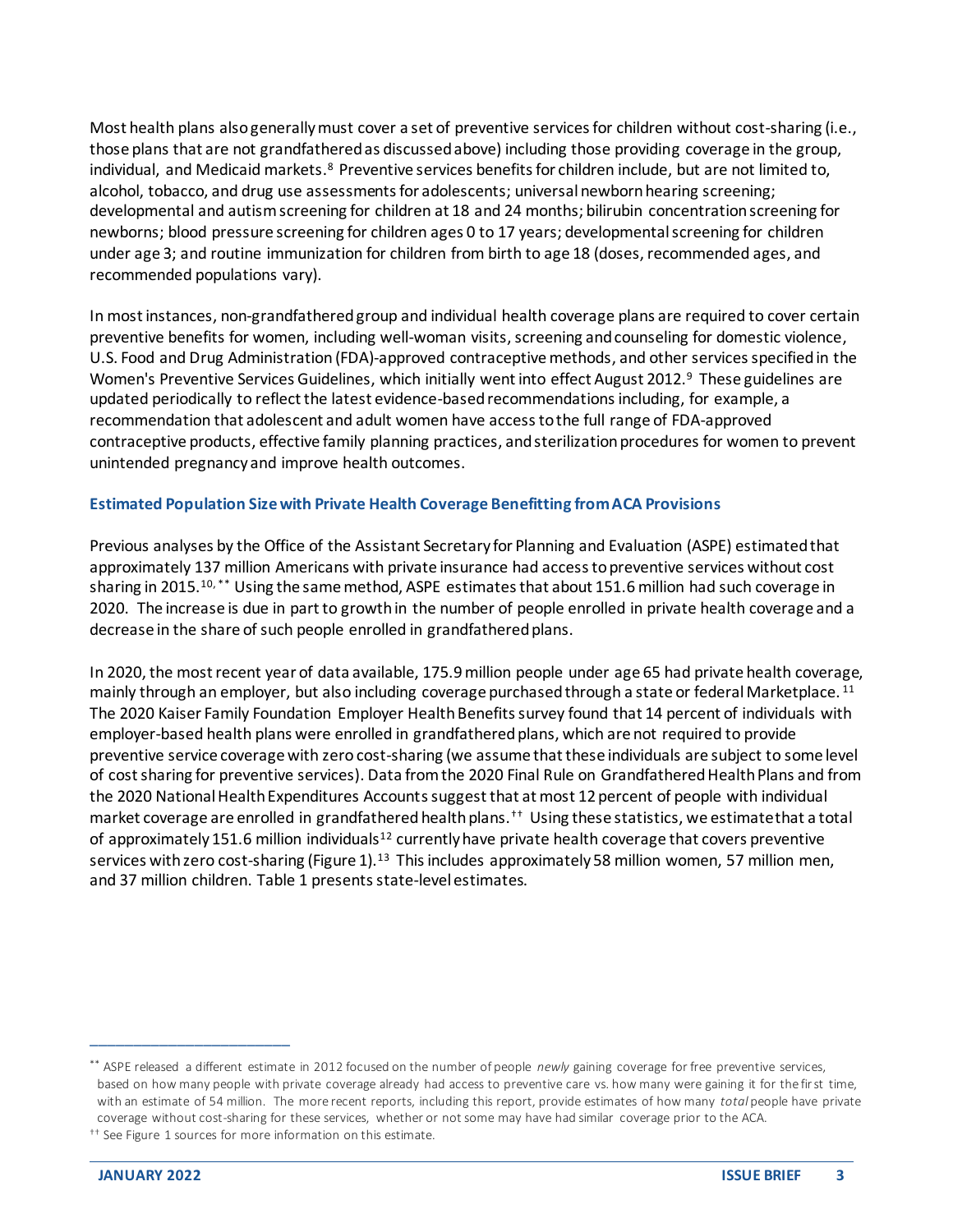## **Figure 1. Estimated Number of Individuals with Private Health Coverage, by Age and Gender, with Preventive Services Coverage without Cost-Sharing, 2020 (in millions)**



Note: ASPE subtracted estimated 14% and 12% of grandfathered plan enrollees from the total number of individuals with employee sponsored health insurance and the total number of individuals with nongroup insurance, respectively, to estimate the number of privately covered individuals with preventive services coverage without cost-sharing.

Sources: Privately insured individuals, by age and gender: 2020 Kaiser Family Foundation State Health Facts on Health Coverage and the Uninsured, developed from the 2017-2021 Current Population Survey (CPS) Annual Social and Economic Supplements[: https://www.kff.org/state](https://www.kff.org/state-category/health-coverage-uninsured/)[category/health-coverage-uninsured/](https://www.kff.org/state-category/health-coverage-uninsured/)

Grandfathered plan estimates: 2020 Kaiser Family Foundation Employer Health Benefits Survey: <https://www.kff.org/health-costs/report/2020-employer-health-benefits-survey/>

Non group estimate calculated from 2020 Final Rule on Grandfathered Health Plans and 2020 National Health Expenditures Table 22 on coverage:

<https://www.govinfo.gov/content/pkg/FR-2020-12-15/pdf/2020-27498.pdf> [https://www.cms.gov/Research-Statistics-Data-and-Systems/Statistics-Trends-and-](https://www.cms.gov/Research-Statistics-Data-and-Systems/Statistics-Trends-and-Reports/NationalHealthExpendData/NationalHealthAccountsHistorical)[Reports/NationalHealthExpendData/NationalHealthAccountsHistorical](https://www.cms.gov/Research-Statistics-Data-and-Systems/Statistics-Trends-and-Reports/NationalHealthExpendData/NationalHealthAccountsHistorical)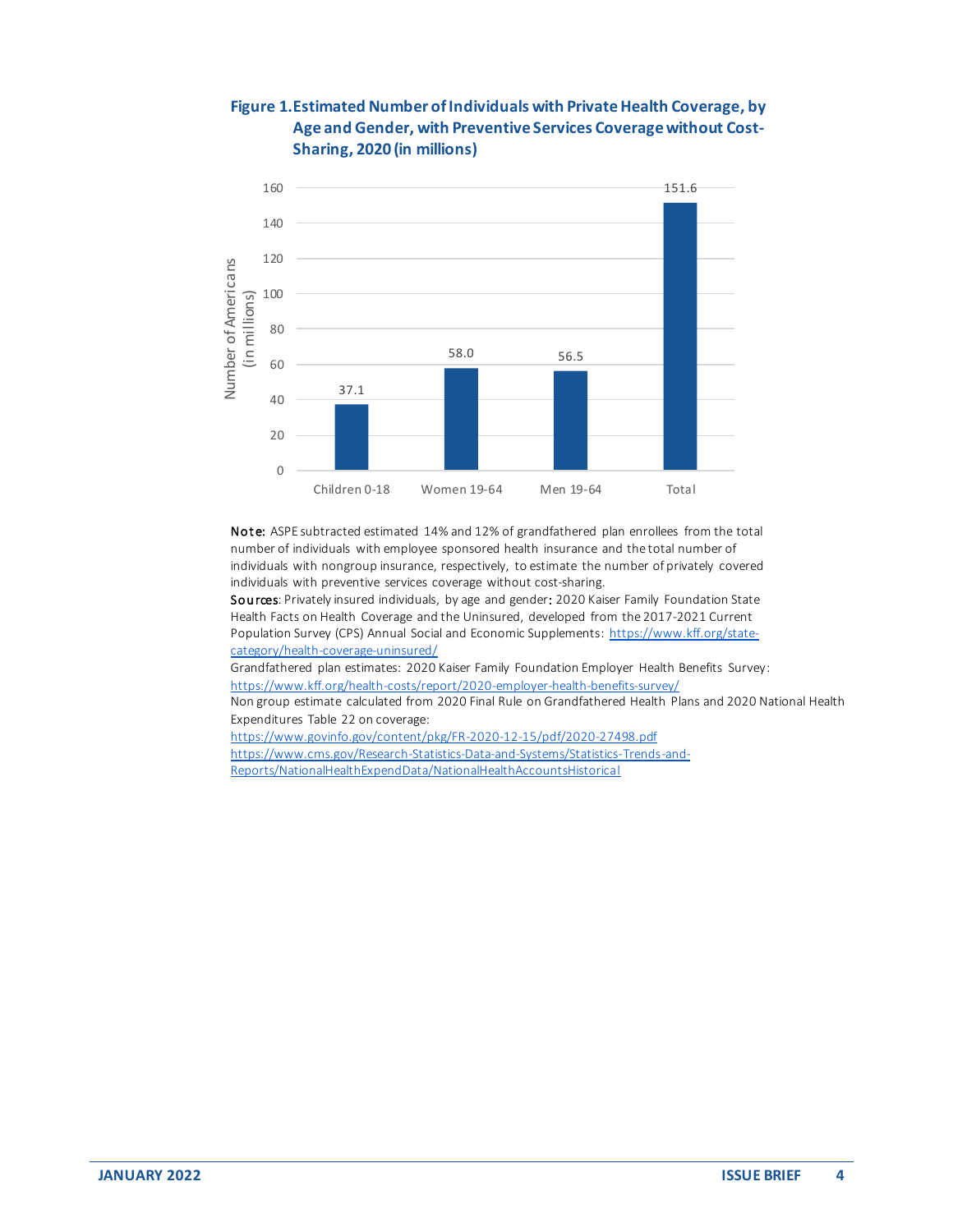## **Table 1. State-level Estimates of Individuals with Private Health Coverage with Preventive Services Coverage without Cost-Sharing, 2020 (in thousands)**

|                       | <b>Children</b><br>( < 19) | Women<br>(ages 19-64) | Men<br>(ages 19-64) | <b>Total</b> |
|-----------------------|----------------------------|-----------------------|---------------------|--------------|
| <b>United States</b>  | 37,077                     | 58,019                | 56,483              | 151,579      |
| Alabama               | 513                        | 813                   | 757                 | 2,084        |
| <b>Alaska</b>         | 60                         | 95                    | 91                  | 246          |
| Arizona               | 758                        | 1,121                 | 1,163               | 3,042        |
| <b>Arkansas</b>       | 274                        | 480                   | 460                 | 1,214        |
| California            | 4,411                      | 6,718                 | 6,860               | 17,988       |
| Colorado              | 625                        | 1,032                 | 1,055               | 2,712        |
| Connecticut           | 341                        | 615                   | 587                 | 1,543        |
| <b>Delaware</b>       | 92                         | 174                   | 153                 | 420          |
| District of Columbia  | 53                         | 157                   | 156                 | 367          |
| Florida               | 1,872                      | 3,606                 | 3,566               | 9,045        |
| Georgia               | 1,081                      | 1,871                 | 1,706               | 4,658        |
| <b>Hawaii</b>         | 134                        | 229                   | 236                 | 599          |
| Idaho                 | 227                        | 315                   | 320                 | 862          |
| Illinois              | 1,656                      | 2,429                 | 2,433               | 6,518        |
| Indiana               | 946                        | 1,241                 | 1,220               | 3,407        |
| lowa                  | 406                        | 588                   | 593                 | 1,587        |
| <b>Kansas</b>         | 402                        | 523                   | 517                 | 1,441        |
| Kentucky              | 414                        | 712                   | 713                 | 1,840        |
| Louisiana             | 417                        | 663                   | 644                 | 1,724        |
| <b>Maine</b>          | 105                        | 248                   | 220                 | 573          |
| Maryland              | 800                        | 1,195                 | 1,118               | 3,113        |
| Massachusetts         | 767                        | 1,326                 | 1,249               | 3,343        |
| Michigan              | 1,203                      | 1,759                 | 1,697               | 4,659        |
| Minnesota             | 817                        | 1,145                 | 1,135               | 3,097        |
| Mississippi           | 294                        | 513                   | 445                 | 1,252        |
| Missouri              | 741                        | 1,152                 | 1,070               | 2,964        |
| Montana<br>Nebraska   | 116<br>278                 | 171<br>364            | 166<br>388          | 453<br>1,030 |
| Nevada                | 316                        | 524                   | 529                 | 1,369        |
| <b>New Hampshire</b>  | 162                        | 261                   | 279                 | 702          |
| <b>New Jersey</b>     | 1,143                      | 1,673                 | 1,693               | 4,509        |
| <b>New Mexico</b>     | 131                        | 257                   | 251                 | 640          |
| <b>New York</b>       | 2,073                      | 3,452                 | 3,067               | 8,592        |
| <b>North Carolina</b> | 959                        | 1,908                 | 1,783               | 4,650        |
| <b>North Dakota</b>   | 114                        | 141                   | 156                 | 411          |
| Ohio                  | 1,302                      | 1,983                 | 1,950               | 5,235        |
| Oklahoma              | 379                        | 578                   | 579                 | 1,537        |
| Oregon                | 510                        | 803                   | 740                 | 2,053        |
| Pennsylvania          | 1,432                      | 2,441                 | 2,348               | 6,220        |
| Rhode Island          | 127                        | 206                   | 191                 | 524          |
| South Carolina        | 483                        | 887                   | 905                 | 2,275        |
| South Dakota          | 113                        | 163                   | 174                 | 450          |
| <b>Tennessee</b>      | 685                        | 1,118                 | 1,093               | 2,895        |
| <b>Texas</b>          | 3,472                      | 4,884                 | 4,583               | 12,939       |
| Utah                  | 617                        | 620                   | 591                 | 1,829        |
| Vermont               | 64                         | 114                   | 115                 | 292          |
| Virginia              | 1,115                      | 1,680                 | 1,596               | 4,392        |
| Washington            | 896                        | 1,502                 | 1,477               | 3,875        |
| <b>West Virginia</b>  | 172                        | 277                   | 294                 | 743          |
| Wisconsin             | 704                        | 1,191                 | 1,276               | 3,171        |
| Wyoming               | 62                         | 101                   | 93                  | 256          |

Note: ASPE subtracted the estimated 14% and 12% of grandfathered plan enrollees from the total number of individuals with employee sponsored health insurance and the total number of individuals with nongroup insurance, respectively, to estimate the number of privately covered individuals with preventive services coverage without cost-sharing. Numbers of individual children, women, and men may not sum to total due to rounding.

Sources: Privately insured individuals, by age and gender: 2020 Kaiser Family Foundation State Health Facts on Health Coverage and the Uninsured, developed from the 2017-2021 Current Population Survey (CPS) Annual Social and Economic Supplements: [https://www.kff.org/state](https://www.kff.org/state-category/health-coverage-uninsured/)[category/health-coverage-uninsured/](https://www.kff.org/state-category/health-coverage-uninsured/) Grandfathered plan estimates: 2020 Kaiser Family Foundation Employer Health Benefits Survey: [https://www.kff.org/health-costs/report/2020](https://www.kff.org/health-costs/report/2020-employer-health-benefits-survey/) [employer-health-benefits-survey/](https://www.kff.org/health-costs/report/2020-employer-health-benefits-survey/) Non group adjustment calculated from 2020 Final Rule on Grandfathered Health Plans and 2020 National Health Expenditures Table 22 on coverage: [https://www.govinfo.gov/content/pkg/FR-2020-12-](https://www.govinfo.gov/content/pkg/FR-2020-12-15/pdf/2020-27498.pdf) [15/pdf/2020-27498.pdf](https://www.govinfo.gov/content/pkg/FR-2020-12-15/pdf/2020-27498.pdf) [https://www.cms.gov/Research-Statistics-Data-and-](https://www.cms.gov/Research-Statistics-Data-and-Systems/Statistics-Trends-and-Reports/NationalHealthExpendData/NationalHealthAccountsHistorical)[Systems/Statistics-Trends-and-](https://www.cms.gov/Research-Statistics-Data-and-Systems/Statistics-Trends-and-Reports/NationalHealthExpendData/NationalHealthAccountsHistorical)[Reports/NationalHealthExpendData/NationalHealthA](https://www.cms.gov/Research-Statistics-Data-and-Systems/Statistics-Trends-and-Reports/NationalHealthExpendData/NationalHealthAccountsHistorical) **[ccountsHistorical](https://www.cms.gov/Research-Statistics-Data-and-Systems/Statistics-Trends-and-Reports/NationalHealthExpendData/NationalHealthAccountsHistorical)**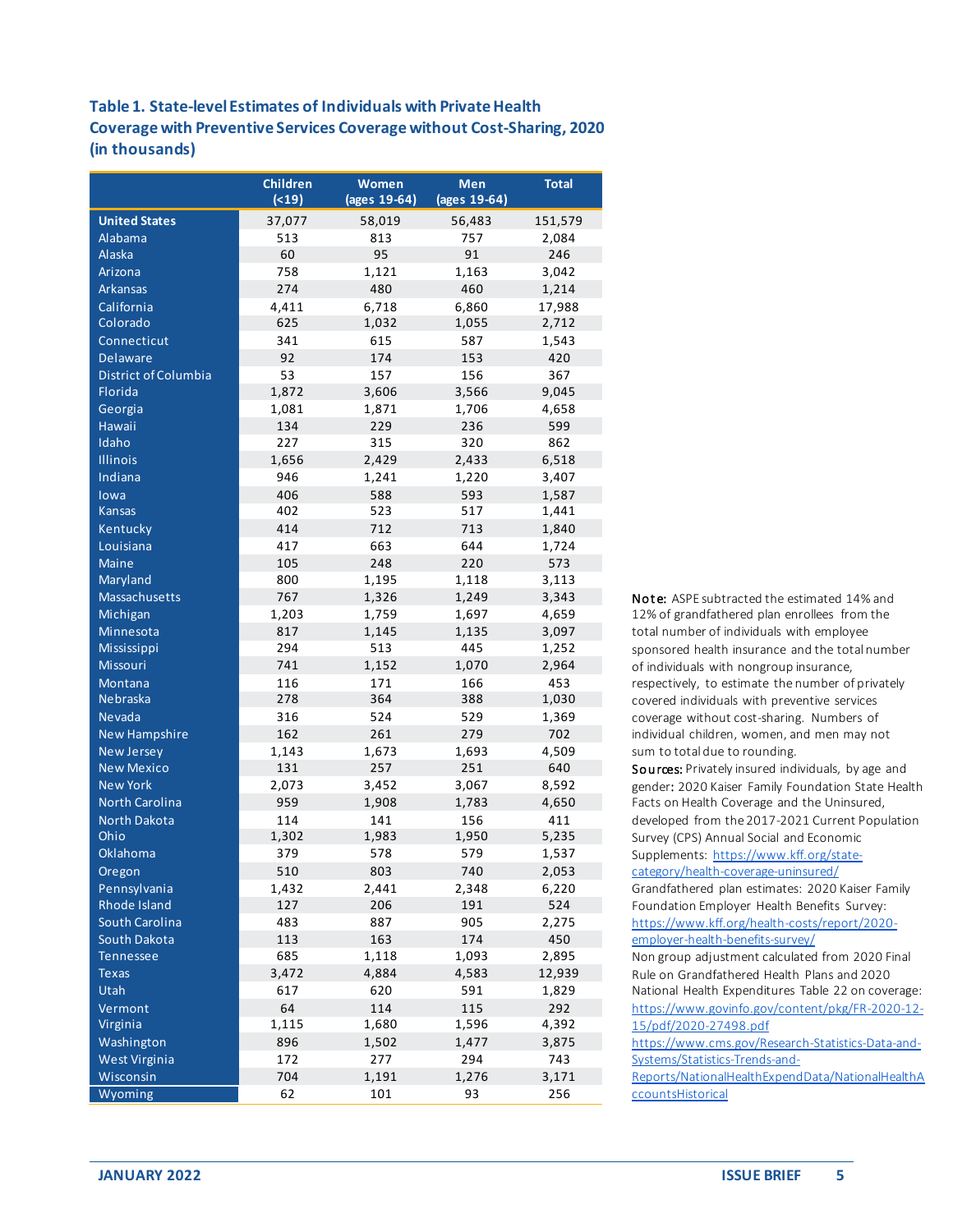#### **Medicaid and Children's Health Insurance Program**

In addition to the 151.6 million individuals with non-grandfathered group health plans and non-grandfathered group and individual health coverage who benefit from preventive services coverage under the ACA, the ACA provisions also address coverage of preventive services in both Medicare and Medicaid. Medicaid coverage offered by states (and the District of Columbia) that have expanded Medicaid eligibility to non-elderly adults with family incomes at or below 133 percent of the federal poverty level must cover the full range of preventive services required by the essential health benefits (EHB) regulations, which includes recommended preventive services coverage without cost-sharing.

In Medicaid, the ACA requirement for coverage of preventive services without cost-sharing applies only to Medicaid expansion enrollees and other Medicaid enrollees in Alternative Benefit Plans. As of October 2021, 38 states and the District of Columbia have expanded Medicaid.<sup>14</sup> Under Medicaid expansion, approximately 20 million adults had coverage for preventive services without cost-sharing as of September 2021. 15

Unrelated to the ACA, all children in Medicaid (31 million in December 2020) <sup>16</sup> are covered without costsharing for Early and Periodic Screening, Diagnostics and Treatment (EPSDT), created in 1967, which includes well-child visits and ACIP-recommended vaccines,<sup>17</sup> and other essential preventive health benefits for children.

Medicaid coverage of preventive services for adults in states that have not expanded Medicaid is a state option, but most states provided some level of coverage of these services before the ACA.<sup>18</sup> Tobacco cessation for pregnant women is the only preventive service listed under mandatory Medicaid benefits. <sup>19</sup> Optional benefits include "other diagnostic, screening, preventive and rehabilitative services." In traditional Medicaid, states that opt to cover all USPSTF Grade "A" or "B" recommended preventive services and ACIPrecommended vaccines and their administration without cost-sharing receive a one percentage point increase in the federal medical assistance percentage (FMAP) for those services.<sup>20</sup> State Medicaid Agencies are encouraged to consider this option to ensure access to preventive services without cost-sharing to additional Medicaid beneficiaries without mandatory coverage.

A total of 33 states covered well-adult exams in FFS and in managed care, and five states covered well-adult exams in managed care in 2012.<sup>21</sup> Half the states charged co-pays in 2012. Three states did not cover screening mammograms at all, and two states did not cover Pap testing while some states covered Pap testing only as part of family planning visits. A 2018-19 study showed that only 24 out of 49 Medicaid state programs responding to a survey covered all 13 ACIP-recommended adult vaccines.<sup>22</sup> A total of 48 Medicaid state FFS programs covered hepatitis B and meningococcal ACWY<sup>##</sup> vaccines and 47 Medicaid state FFS programs covered influenza; tetanus, diphtheria, and pertussis (Tdap); measles, mumps, and rubella (MMR); varicella; and pneumococcal vaccines. A total of 29 states out of 34 states responding to the survey required their Medicaid managed care plans to cover Tdap, hepatitis B, and meningococcal ACWY vaccines, and 28 states required their Medicaid Managed plans to cover influenza, MMR, varicella, pneumococcal conjugate, and meningococcal B vaccines.

The Children's Health Insurance Program (CHIP) is a program funded by the Federal government and states to cover children up to age 19 in households with income too high to qualify for Medicaid. Ten states and the District of Columbia cover all of their CHIP beneficiaries under Medicaid and provide them with the same Medicaid benefits, including EPSDT.<sup>23</sup> Thirty-eight states cover some CHIP beneficiaries under Medicaid and some under a separate CHIP program. Two states only have separate CHIP programs. All CHIP programs are required to cover well-child visits without cost-sharing.<sup>24</sup> CHIP programs are also required to cover vaccines

<sup>‡‡</sup> Meningococcal ACWY vaccine can help protect against meningococcal disease caused by serogroups A, C, W, and Y.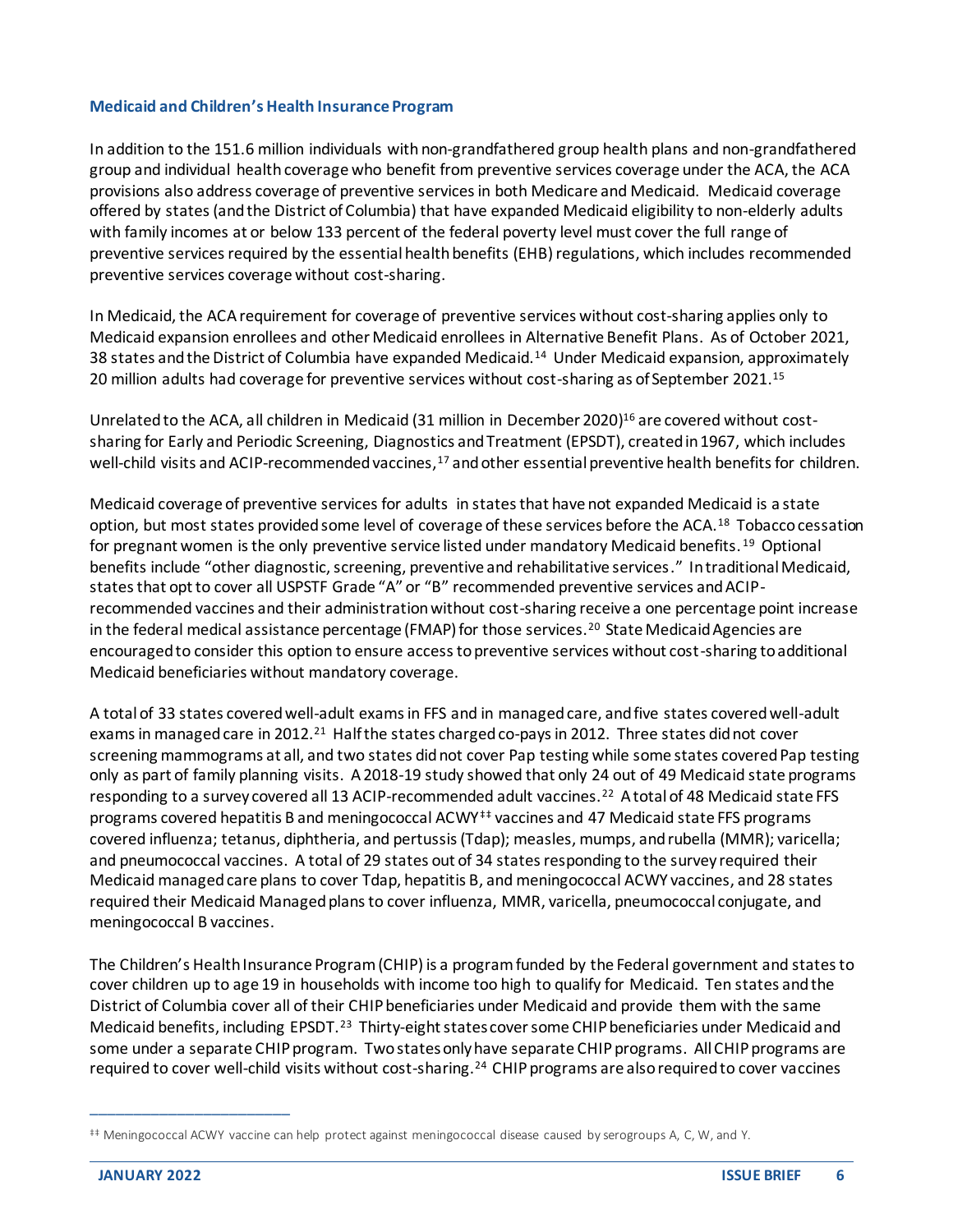and vaccine administration for children without cost-sharing. Fifteen states cover pregnant women under CHIP.<sup>25</sup> The American Rescue Plan Act (ARP) requires CHIP programs to cover COVID-19 vaccines for children and pregnant women without cost-sharing through the last day of the quarter of the end of the public health emergency.<sup>26</sup> Other preventive services may be covered with or without cost-sharing by separate state CHIP programs, but there are no studies on this. All children enrolled in CHIP (6.7 million in December 2020)<sup>27</sup> are covered for vaccines and well-child visits without cost-sharing and may be covered for other preventive services with or without cost-sharing.

#### **Medicare**

Under the ACA, services recommended by the USPSTF with a Grade "A" or "B" must be covered by Medicare without cost-sharing if the Secretary of the U.S. Department of Health and Human Services (HHS) determines through the national coverage determination processthat they are reasonable and necessary for the prevention or early detection of an illness or disability, and appropriate for individuals entitled to the program's Part A benefits or who are enrolled in Part B. <sup>28</sup> There are approximately 61.5 million individuals enrolled in Medicare, all of whom potentially benefit from this provision of the ACA.<sup>29</sup>

After the ACA was enacted, HHS issued new rules on November 29, 2010, to eliminate Medicare cost-sharing for USPSTF recommended preventive services and to provide Medicare coverage for an annual wellness visit that includes a comprehensive health risk assessment and a 5- to 10-year personalized prevention plan. Medicare Part B provides coverage without cost-sharing for certainUSPSTF-recommended services and four vaccinations: COVID-19, influenza, hepatitis B, and pneumococcus. Medicare Part B does not currently cover preventive shingles and tetanus, diphtheria, and pertussis (Tdap) vaccinations.<sup>30</sup> Optional Medicare Part D plans generally cover these other vaccinations, though they may include cost-sharing.§§,31 The Build Back Better Act (BBB), being considered in the Congress, proposes covering these vaccinations without cost-sharing in Medicare Part D.

# **EVIDENCE ON CHANGES IN UTILIZATION AND OUTCOMES**

Research shows that the ACA reduced health coverage disparities across racial groups and expanded access to a range of clinical services including preventive services.<sup>32,33</sup> Gains in access to services were due in large part to uninsured individuals obtaining health coverage. For example, people who became newly covered under Medicaid and the Marketplace through the ACA in 2014 were much less likely than uninsured people to report being unable to get care or delaying needed care because of cost.<sup>34</sup> There have been fewer studies specifically examining the effects of eliminating cost-sharing for preventive services among individuals who already had health coverage. In this section, we describe the effects of the ACA on utilization of several types of preventive services;these effects are likely a combined result of the provisions expanding coverage to the uninsured and the provisions increasing access to preventive services without cost-sharing.

## **Cancer Screening**

Overall, Americans utilize recommended clinical preventive services at low rates, and utilization of preventive services such as cancer screening differs across racial and ethnic populations. <sup>35,36,37</sup> ACA provisions to eliminate cost-sharing for recommended clinical preventive services, such as cancer screenings, presented an opportunity to increase early diagnosis of cancer. Studies examining changes in cancer screening among privately insured individuals after the ACA eliminated cost-sharing show an overall increase in colorectal cancer screening tests, while breast cancer screening rates were stable;rates of Pap testing decreased, though

<sup>§§</sup> Generally, Medicare prescription drug plans (Part D) cover all commercially available vaccines (e.g., shingles) needed to prevent illness.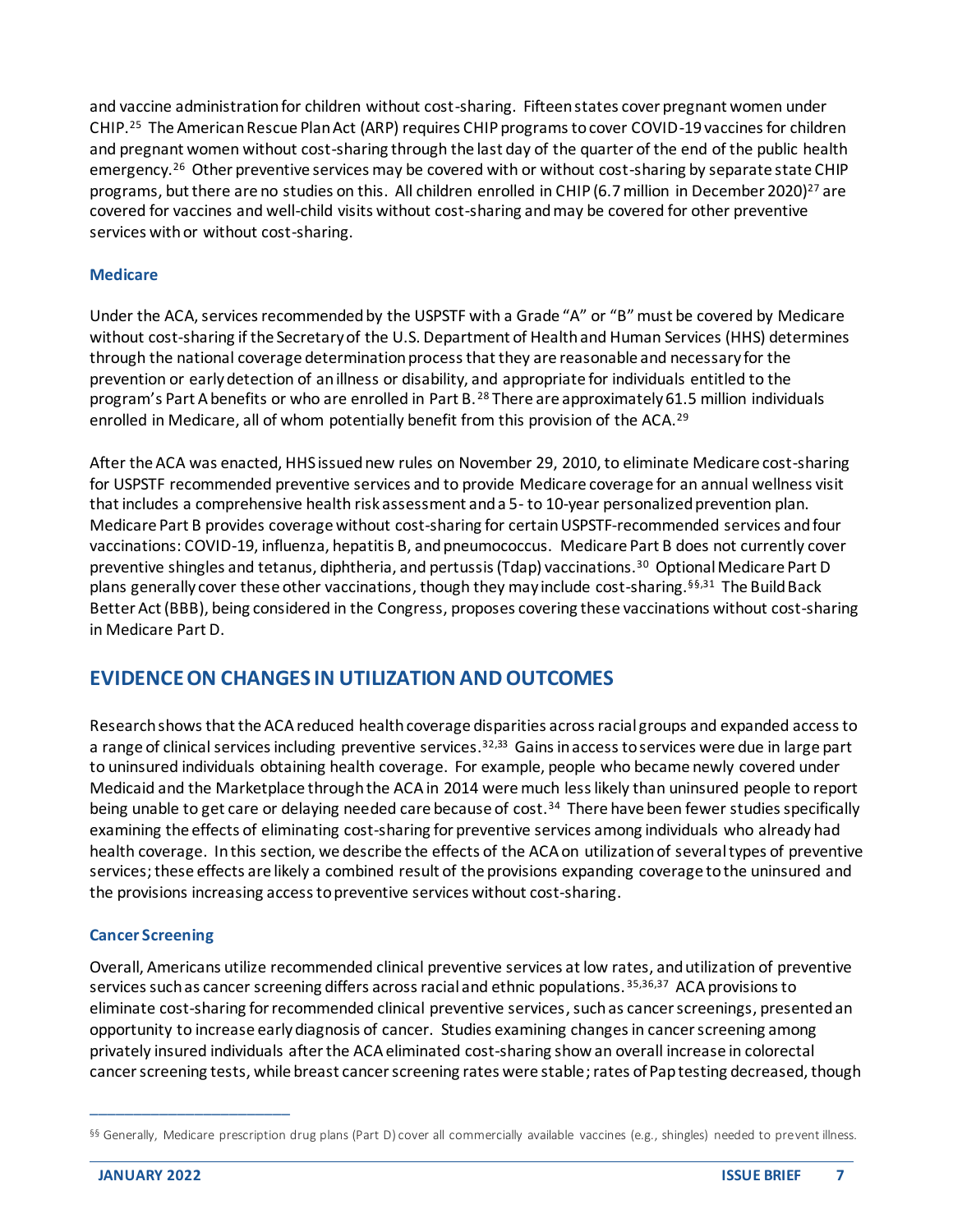this time period coincided with revised cervical cancer screening recommendations that include less frequent testing for many patients.<sup>38,39</sup> An analysis of 2013-2016 national survey data indicated utilization rates among newly insured immigrants increased for colon cancer screenings but did not change for Pap testing or mammography.<sup>40</sup> Some research also showsthat patient navigation interventions have helped increase cervical cancer screening rates among Latinas and Chinese-American women. <sup>41</sup> While the studies reviewed show some evidence of improved use of cancer screening since enactment of the ACA, disparities remain.<sup>42,43</sup>

The USPSTF announced a new recommendation in May 2021 that colon cancer screening start at age 45 instead of 50. <sup>44</sup> We estimate that this means an additional 15.0 million to 17.5 million individuals will be able to benefit from the ACA's provisions for preventive services without cost-sharing for colon cancer screening.<sup>45</sup> An analysis of data from 2009 and 2014 suggest that the elimination of cost-sharing under the ACA positively affected colorectal cancer screening among men and women with private health coverage, and among men and Hispanic beneficiaries with Medicare coverage.<sup>46</sup> While data show that colon cancer mortality among men and women was decreasing prior to the ACA, colon cancer remains one of the leading causes of cancer deaths, and increased screening – which can result in identification and removal of precancerous growths – has resulted in a decrease in colorectal cancer incidence.<sup>47</sup>

Health coverage is important for individuals with cancer because access to care can affect health outcomes. Annual out-of-pocket costs among recently diagnosed survivors of cancers like breast, prostate, colorectal, and lung cancers average more than \$1,000 for medical care costs, depending on age.<sup>48</sup> Some research suggests that increased access to preventive services and increased affordability of care since the ACA has helped cancer survivors obtain the care they needed.<sup>49,50</sup> However, decreases in cancer screenings during 2020 as a result of the COVID-19 pandemic indicate the need to monitor post-pandemic changes in cancer incidence, later-stage cancer diagnosis, and cancer mortality.<sup>51,52</sup>

## **Vaccinations**

One ACA provision with particular relevance for young adults is the dependent coverage provision, which generally allows young adults to stay on their parents' health care plans until age 26. With the ACA dependent coverage provision and the provision for preventive services without cost-sharing, an estimated 854,000 young women completed the human papillomavirus (HPV) vaccine series from 2010 to 2012, an increase of 5.8 percentage points compared to a control group of women who were not eligible for dependent coverage.<sup>53</sup> Coverage without cost-sharing was associated with a 4.3 percentage point increase in HPV vaccine completion for females aged 9 to 26 who were privately insured and a 5.7 percentage point increase for Medicaid enrollees in three states (Massachusetts, New Hampshire, and Maine) in a study of 2009-2015 claims.<sup>54</sup>

Influenza vaccinations showed a small but significant increase from 2009 to 2011/2012 after the elimination of cost-sharing among adults with private health coverage.<sup>55</sup> National survey data from 2016 showed that among adults 65 and older, 70.4 percent received an influenza vaccine and 66.9 percent had been vaccinated against pneumococcal disease; Tdap vaccination of adults 19 years and older was just 26.6 percent. <sup>56</sup> Thus, many adults do not receive all of the recommended vaccinations, sometimes for reasons other than cost, and there is still potential for greater uptake and utilization of routine vaccination among adults who have private health coverage, Medicare, and Medicaid. 57

#### **Medicare Wellness Visits**

The percentage of Medicare beneficiaries utilizing annual wellness visits increased 14.9 percentage points between 2011 (the first year when such visits were covered) and 2016, rising from 8.1 percent to 23.0 percent.<sup>58</sup> This trend suggests that it may take time for beneficiaries and providers to use a new service when it becomes available. However, the utilization of this new service was characterized by disparities, with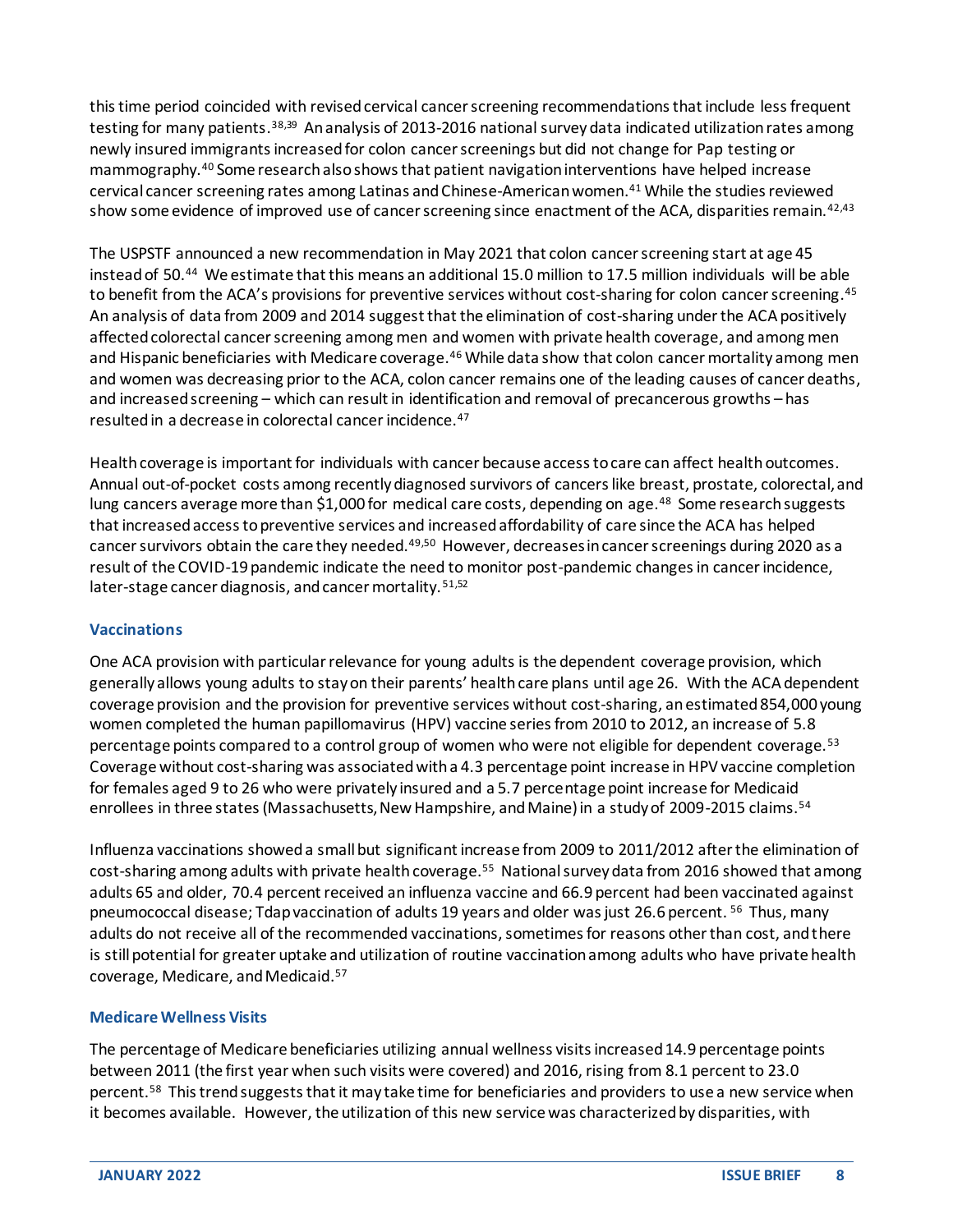utilization 10.2 percentage points lower for non-Hispanic Black Medicare beneficiaries and 11.6 percentage points lower for Hispanic beneficiaries than non-Hispanic White beneficiaries in 2016.

## **Women's Health and Contraception**

Provisions in the ACA addresseda range of women's health needs by increasing health coverage – which increased access to medical and mentalhealth care – and by establishing HRSA-supported Women's Preventive Services Guidelines specifying certain services that must be covered without cost-sharing by nongrandfathered group and individual health coverage. Services included in the Women's Preventive Services Guidelines are: screening for anxiety, breast cancer screening for average-risk women, breastfeeding services and supplies, screening for cervical cancer, contraception (including contraceptive counseling), screening for gestational diabetes mellitus, screening for diabetes after pregnancy, screening for human immunodeficiency virus infection, screening for interpersonal and domestic violence, counseling for sexually transmitted infections, well-woman preventive visits, andscreening for urinary incontinence.

Most recently in January 2022, the Guidelines incorporated new, updated evidence-based recommendations for breastfeeding services and supplies, contraception, screening for human immunodeficiency virus (HIV) infection, counseling for sexually transmitted infections, and well-woman preventive visits, and added a new recommendation for preventing obesity in midlife women.

Access to contraceptives has been shown to improve a variety of women's health and economic outcomes, including reduced rates of entry into poverty, increased rates of entry into professional school, or the labor force, and increases in wages.<sup>59,60</sup> Access has also had intergenerational effects. Children of women who have access to contraceptives have been shown to achieve higher rates of college graduation and higher incomes than children of women who did not have access to contraceptives.<sup>61</sup> Contraceptives include a wide array of products. Long-acting reversible contraceptives (LARCs) – which include intrauterine devices (IUDs), intrauterine systems (IUSs), and subdermal implants – are among the most effective methods of contraception, while the birth control pill is among the most popular. Other types of contraception include the hormone patch, the vaginal ring, and emergency contraceptive medication. The ACA provision requiring coverage of contraceptives without cost-sharing mitigated a major barrier to contraceptive use: cost. High cost-sharing has been shown to be associated with contraceptive nonadherence and discontinuation, as well as lower use of LARCs, which often have high one-time costs even though they can be less expensive over time than methods that must be purchased periodically such as the birth control pill.<sup>62,63,64,65</sup>

A comparison of out-of-pocket costs for contraception before and after the implementation of the ACA found that average costs for every category of contraception decreased. The mean out-of-pocket cost for an IUD fell from \$262.38 in the first half of 2012 to \$84.30 in the first half of 2013. The ACA provision saved an average of \$255 annually per user of birth control pills between 2012 and 2013.<sup>66</sup> After the implementation of the ACA's preventive service zero-cost sharing requirements, the median out-of-pocket spending for all categories except the vaginal ring and the subdermal patch was \$0. The estimated out-of-pocket savings to women totaled approximately \$1.4 billion in 2013.

Research also demonstrates that the reduction in cost-sharing led to increased use of LARCs. One study found that the reduction in cost-sharing was associated with increases in prescription contraceptive usage, with a shift toward longer-term methods (including non-reversible options such as sterilization).<sup>67</sup> A later study found that women enrolled in high deductible health plans (HDHPs) initiated LARC use at rates more than twice as high than women in non-high deductible health plans (non-HDHPs) beginning after the implementation of the ACA. This study is consistent with the idea that women in HDHPs were hesitant to access IUDs/LARCs because they would have had higher cost-sharing due to their high deductibles, until the ACA provision removed that barrier. 68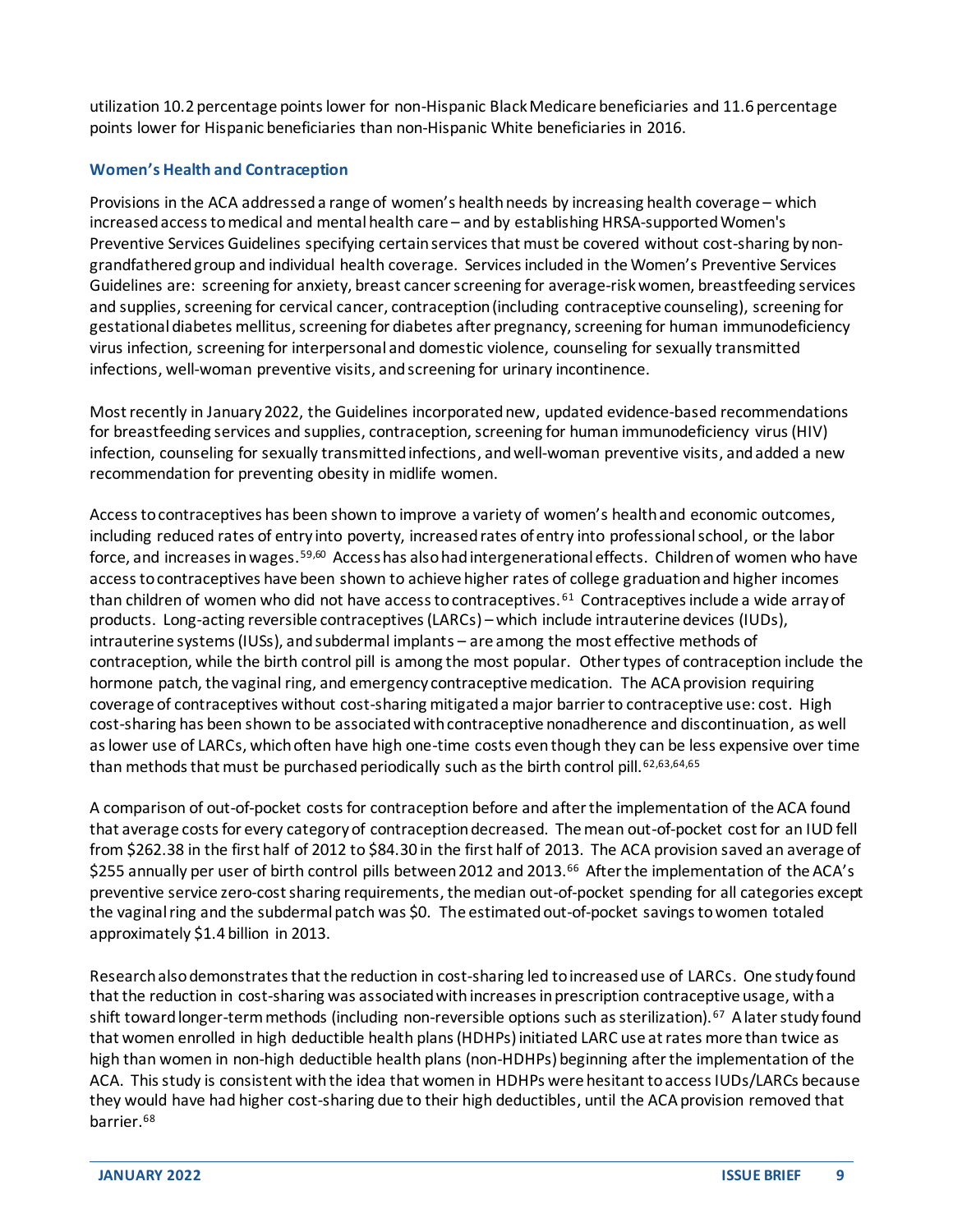An analysis of data through 2018 showed that ACAMedicaid expansion was associated with greater preconception health counseling and postpartum use of effective birth control methods among low-income women, and another study found that expanded Medicaid coverage under the ACA was associated with decreasesin the proportion of pregnancies that were unintended among individuals with a high-school degree or less, but was not associated with any significant change in the overall birth rate.<sup>69,70</sup> The overall national rate of intended pregnancy decreased from 67 percent of births to 62 percent of births between 2011 and 2019. \*\*\*,71

## **Chronic Conditions**

Gaining access to health coverage and preventive services can allow earlier detection and treatment of chronic health conditions such as hypertension and diabetes. Several studies have found that the ACA resulted in improvements in affordability of care, regular care for chronic conditions, medication adherence, and selfreported health.<sup>72,73</sup> During 2012-2015, the percentage of adults aged 18 to 64 with two or more chronic health conditions who delayed or did not obtain needed medical care due to cost decreased.<sup>74</sup>

More adults with private insurance received blood pressure and cholesterol screening in 2011-12, compared to pre-ACA screening rates in 2009.<sup>75</sup> An analysis of 2012-2018 data showed that ACA Medicaid expansion was associated with sustained increases in improvements in blood pressure and glucose control over a five-year period among individuals receiving care at Federally Qualified Health Centers, especially Black and Hispanic patients.<sup>76</sup> Preventive services and chronic disease management contribute to improvements in cardiovascular health, blood pressure control, 77 and both the incidence and care for diabetes; increasing access to such services is an important factor in improving health outcomes over time and addressing health disparities. ACA implementation has also contributed to improved health outcomes among people living with HIV in terms of viral suppression and retention in care. 78

## **CONCLUSIONS**

The implementation of the ACA increased health coverage, especially among Black Americans, Latinos, Asian Americans and Pacific Islanders, American Indians/Alaska Natives, and individuals living in states that expanded Medicaid.<sup>79,80,81,82</sup> We estimate that more than 150 million people with private health coverage are now benefitting from the ACA's coverage of preventive services without cost-sharing, across a range of services and conditions. In addition, tens of millions of Medicare and Medicaid beneficiaries are also benefitting from the ACA provisions regarding preventive services without cost-sharing. Studies demonstrate increases in access to preventive services, including colon cancer screening, HPV vaccination, Medicare annual wellness visits, and contraceptive use. Investments in prevention in the early and middle decades of life, when people are more likely to be covered by private health coverage including Marketplace insurance and Medicaid, may also help people enter the Medicare program at age 65 in better health. Ongoing research can help monitor the impact of the ACA on access to care, use of preventive services, health disparities, and long term health outcomes.

<sup>\*\*\*</sup> Intendedness of births as reported by women, 2011-2015 and 2017-2019 National Survey of Family Growth data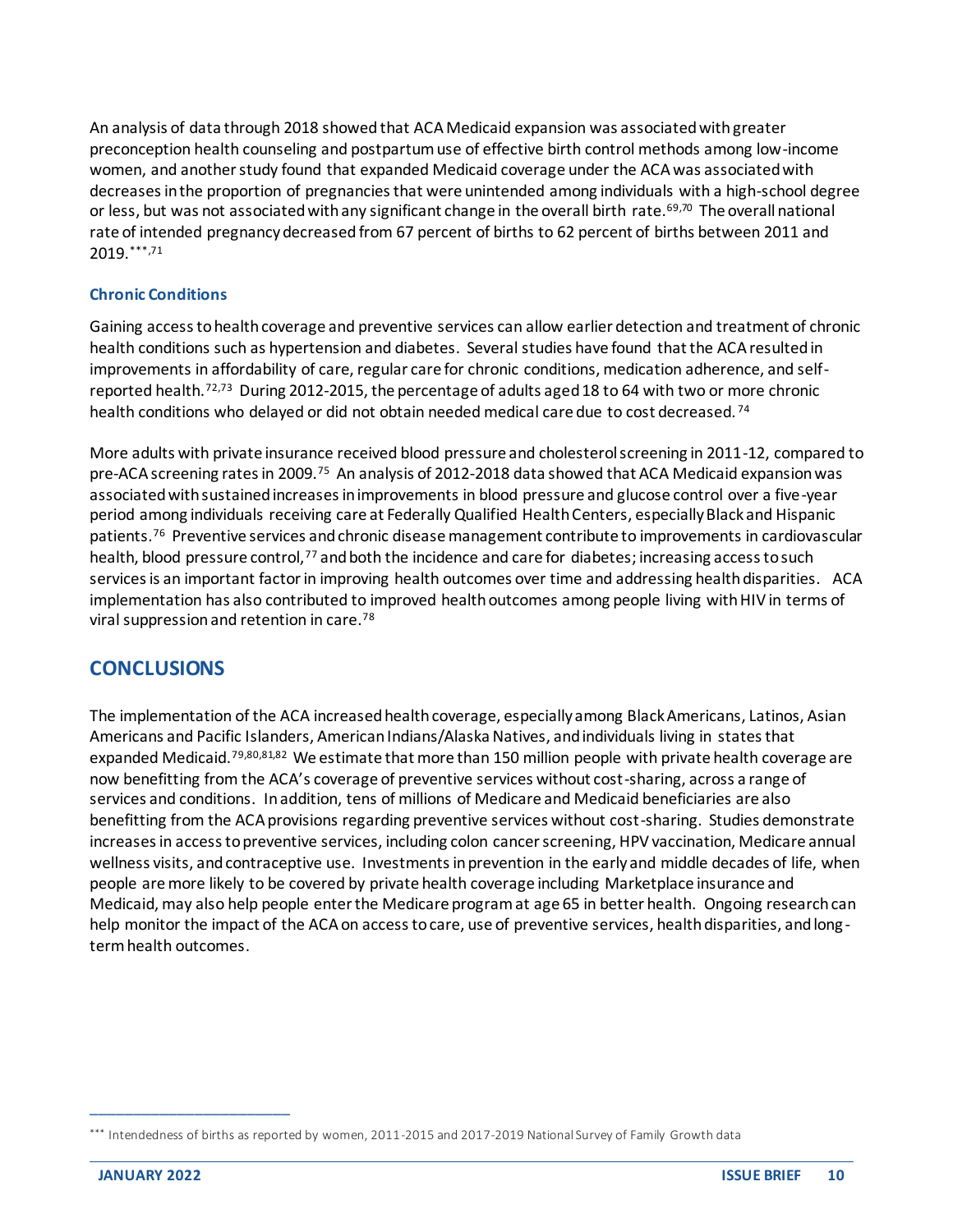# **REFERENCES**

- 1. The Patient Protection and Affordable Care Act, Sec. 2713 (a)(1)
- 2. The Patient Protection and Affordable Care Act, Sec. 2713 (a)(2)
- 3. The Patient Protection and Affordable Care Act, Sec. 2713 (a)(3)
- 4. The Patient Protection and Affordable Care Act, Sec. 2713 (a)(4)
- 5. U.S. Preventive Services Task Force. Latent Tuberculosis Infection: Screening. [https://www.uspreventiveservicestaskforce.org/uspstf/index.php/recommendation/latent](https://www.uspreventiveservicestaskforce.org/uspstf/index.php/recommendation/latent-tuberculosis-infection-screening)[tuberculosis-infection-screening](https://www.uspreventiveservicestaskforce.org/uspstf/index.php/recommendation/latent-tuberculosis-infection-screening)
- 6. U.S. Preventive Services Task Force. Colorectal Cancer: Screening. [https://www.uspreventiveservicestaskforce.org/uspstf/index.php/recommendation/colorectal-cancer](https://www.uspreventiveservicestaskforce.org/uspstf/index.php/recommendation/colorectal-cancer-screening)[screening](https://www.uspreventiveservicestaskforce.org/uspstf/index.php/recommendation/colorectal-cancer-screening)
- 7. Centers for Medicare & Medicaid Services. Preventive care benefits for adults. https://www.healthcare.gov/preventive-care-adults/
- 8. Centers for Medicare & Medicaid Services. Preventive care benefits for children. <https://www.healthcare.gov/preventive-care-children/>
- 9. Health Resources and Services Administration. Women's Preventive Services Guidelines. <https://www.hrsa.gov/womens-guidelines/index.html>
- 10. ASPE. The Affordable Care Act is Improving Access to Preventive Services for Millions of Americans. [https://aspe.hhs.gov/reports/affordable-care-act-improving-access-preventive-services-millions](https://aspe.hhs.gov/reports/affordable-care-act-improving-access-preventive-services-millions-americans)[americans](https://aspe.hhs.gov/reports/affordable-care-act-improving-access-preventive-services-millions-americans)
- 11. Census Bureau. Health Insurance Coverage in the United States: 2020. <https://www.census.gov/content/dam/Census/library/publications/2021/demo/p60-274.pdf>
- 12. Sum of Men 19-64, Women 19-64, Children 0-18 with employer-sponsored, nongroup, or TRICARE insurance, 2020 Kaiser Family Foundation State Health Facts on Health Coverage and the Uninsured, based on the 2017-2021 Current Population Survey (CPS) Annual Social and Economic Supplements: <https://www.kff.org/state-category/health-coverage-uninsured/>Adjustments based on 2020 Kaiser Family Foundation Employer Health Benefits Survey: [https://www.kff.org/health-costs/report/2020](https://www.kff.org/health-costs/report/2020-employer-health-benefits-survey/) [employer-health-benefits-survey/](https://www.kff.org/health-costs/report/2020-employer-health-benefits-survey/)
- 13. ASPE. The Affordable Care Act is Improving Access to Preventive Services for Millions of Americans. [https://aspe.hhs.gov/pdf-report/affordable-care-act-improving-access-preventive-services-millions](https://aspe.hhs.gov/pdf-report/affordable-care-act-improving-access-preventive-services-millions-americans)[americans](https://aspe.hhs.gov/pdf-report/affordable-care-act-improving-access-preventive-services-millions-americans)
- 14. U.S. Department of Health and Human Services. Missouri Medicaid Expansion Brings Quality Essential Health Coverage to More than 275,000 Missourians. October 4, 2021. [https://www.hhs.gov/about/news/2021/10/04/missouri-medicaid-expansion-brings-quality-essential](https://www.hhs.gov/about/news/2021/10/04/missouri-medicaid-expansion-brings-quality-essential-health-coverage.html)[health-coverage.html](https://www.hhs.gov/about/news/2021/10/04/missouri-medicaid-expansion-brings-quality-essential-health-coverage.html)
- 15. Centers for Medicare & Medicaid Services internal enrollment data for September 2021
- 16. Centers for Medicare & Medicaid Services. December 2020 and January 2021 Medicaid and CHIP Enrollment Trend Snapshot. [https://www.medicaid.gov/medicaid/national-medicaid-chip-program](https://www.medicaid.gov/medicaid/national-medicaid-chip-program-information/downloads/december-2020-january-2021-medicaid-chip-enrollment-trend-snapshot.pdf)[information/downloads/december-2020-january-2021-medicaid-chip-enrollment-trend-snapshot.pdf](https://www.medicaid.gov/medicaid/national-medicaid-chip-program-information/downloads/december-2020-january-2021-medicaid-chip-enrollment-trend-snapshot.pdf)
- 17. Centers for Medicare and Medicaid. Early and Periodic Screening, Diagnostics, and Treatment. https://www.medicaid.gov/medicaid/benefits/early-and-periodic-screening-diagnostic-andtreatment/index.html
- 18. Wilensky S and Gray S. Coverage of Medicaid Preventive Services for Adults A National Review. Prepared for the American Cancer Society, the American Cancer Society Cancer Action Network, the American Heart Association and the National Colorectal Cancer Roundtable, November 2012.
- 19. Section 1905(a)(4)(D) of the Social Security Act; see Centers for Medicare & Medicaid Services. Mandatory & Optional Medicaid Benefits[. https://www.medicaid.gov/medicaid/benefits/mandatory](https://www.medicaid.gov/medicaid/benefits/mandatory-optional-medicaid-benefits/index.html)[optional-medicaid-benefits/index.html](https://www.medicaid.gov/medicaid/benefits/mandatory-optional-medicaid-benefits/index.html)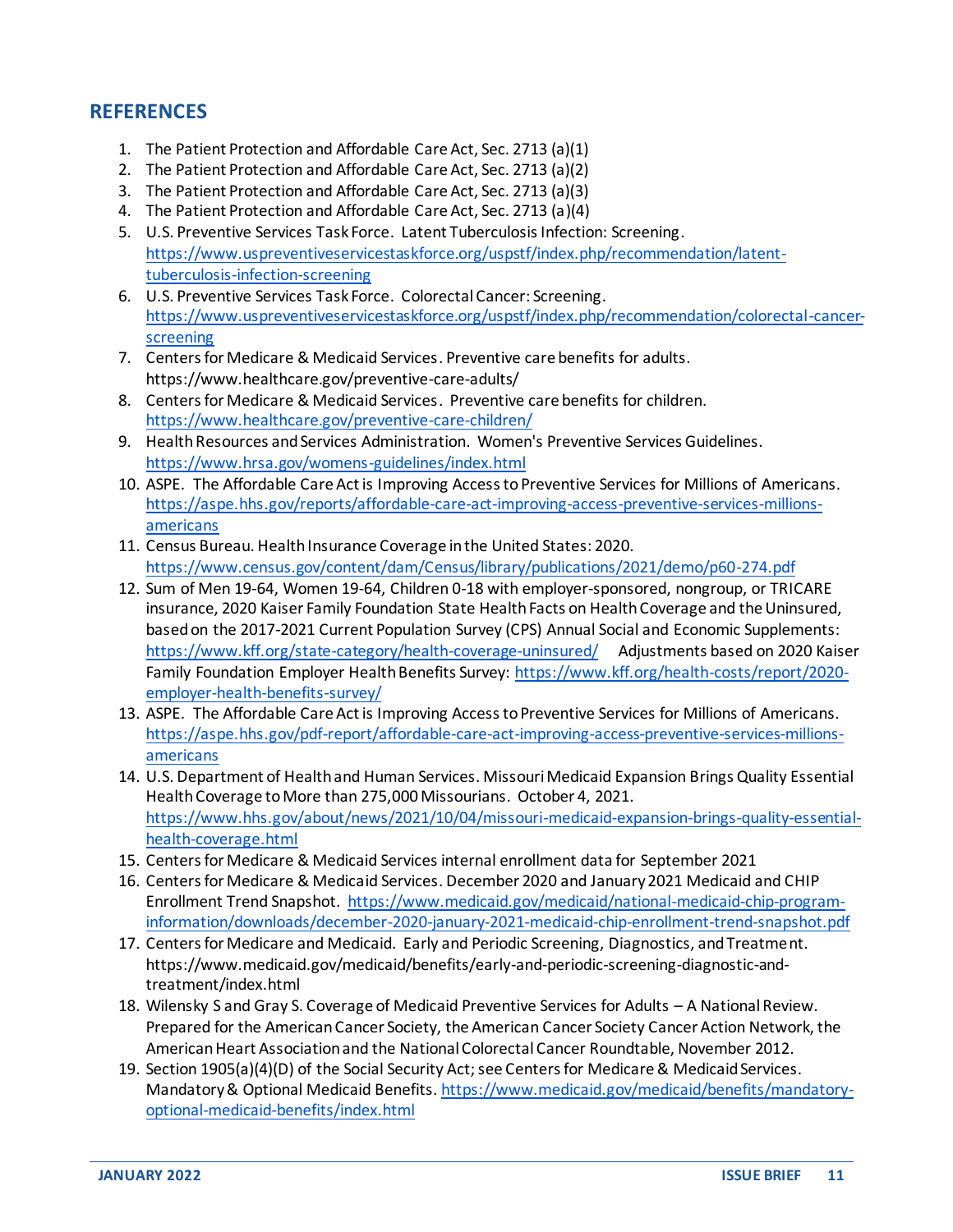- 20. Section 1905(b)(5) of the Social Security Act; see Centers for Disease Control and Prevention. High Quality Care: Access and Delivery - Preventive Services Coverage. <https://www.cdc.gov/nchhstp/highqualitycare/preventiveservices/>
- 21. Wilensky S and Gray S. Coverage of Medicaid Preventive Services for Adults A National Review. Prepared for the American Cancer Society, the American Cancer Society Cancer Action Network, the American Heart Association and the National Colorectal Cancer Roundtable, November 2012.
- 22. Granade C et al. State Policies on Access to Vaccination Services for Low-Income Adults. JAMA Network Open, April 27, 2020.
- 23. Centers for Medicare & Medicaid Services. CHIP Program Structure by State. https://www.medicaid.gov/chip/downloads/chip-map.pdf
- 24. Centers for Medicare & Medicaid Services. CHIP Benefits. https://www.medicaid.gov/chip/benefits/index.html
- 25. Kaiser Family Foundation, March 2021. Medicaid and CHIP Eligibility and Enrollment Policies as of January 2021: Findings from a 50-State Survey. https://files.kff.org/attachment/Report-Medicaid-and-CHIP-Eligibility-and-Enrollment-Policies-as-of-January-2021-Findings-from-a-50-State-Survey.pdf
- 26. Centers for Medicare & Medicaid, May 5, 2021. Coverage and Reimbursement of COVID-19 Vaccines, Vaccine Administration, and Cost Sharing under Medicaid, the Children's Health Insurance Program, and Basic Health Program. https://www.medicaid.gov/state-resource-center/downloads/covid-19 vaccine-toolkit.pdf
- 27. Centers for Medicare & Medicaid Services. December 2020 and January 2021 Medicaid and CHIP Enrollment Trend Snapshot. https://www.medicaid.gov/medicaid/national-medicaid-chip-programinformation/downloads/december-2020-january-2021-medicaid-chip-enrollment-trend-snapshot.pdf
- 28. https://www.cms.gov/Research-Statistics-Data-and-Systems/Statistics-Trends-and-Reports/Beneficiary-Snapshot/Bene\_Snapshot
- 29. 42 USC 1395x(ddd).<https://uscode.house.gov/>
- 30. Centers for Medicare & Medicaid Services. Preventive and Screening Services. www.medicare.gov
- 31. Centers for Medicare & Medicaid Services. Shingles Shots. [www.medicare.gov/coverage/shingles](http://www.medicare.gov/coverage/shingles-shots)[shots](http://www.medicare.gov/coverage/shingles-shots)
- 32. French MT, Homer J, Gumus G, and Hickling L. Key Provisions of the Patient Protection and Affordable Care Act (ACA): A Systematic Review and Presentation of Early Research Findings. Health Serv Res. 2016 Oct; 51(5): 1735-1771.
- 33. Courtemanche C, MartonJ, et al. The three‐year impact of the Affordable Care Act on disparities in insurance coverage. Health Serv Res. 2019 Feb; 54(Suppl 1): 307–316.
- 34. Glied S, Ma S, and A Borja. Commonwealth Issue Brief: Effect of the Affordable Care Act on Health Care Access. May 2017.<https://www.commonwealthfund.org/>
- 35. Centers for Disease Control and Prevention. Health, United States, 2019. <https://www.cdc.gov/nchs/data/hus/hus19-508.pdf>
- 36. Agency for Healthcare Research and Quality. 2019 National Healthcare Quality and Disparities Report. <https://www.ahrq.gov/research/findings/nhqrdr/>
- 37. BorskyA, Zhan C, Miller T, et al. Few Americans Receive All High-Priority, Appropriate Clinical Preventive Services. Health Affairs, 37(6):925-928. doi: 10.1377/hlthaff.2017.1248.
- 38. Alharbi A, Khan MM, Horner R, et al. Impact of removing cost sharing under the Affordable Care Act (ACA) on mammography and pap test use. BMC Public Health. 2019; 19(1): 370.
- 39. Huguet N, Angier H, Rdesinski R, et al. Cervical and colorectal cancer screening prevalence before and after Affordable Care Act Medicaid expansion. Preventive Medicine, Volume 124 (July 2019):91-97.
- 40. Li Y, Toseef MU, Jensen GA, et al. Gains in insurance coverage following the affordable care act and change in preventive services use among non-elderly US immigrants. Preventive Medicine, 148(2021): 106546.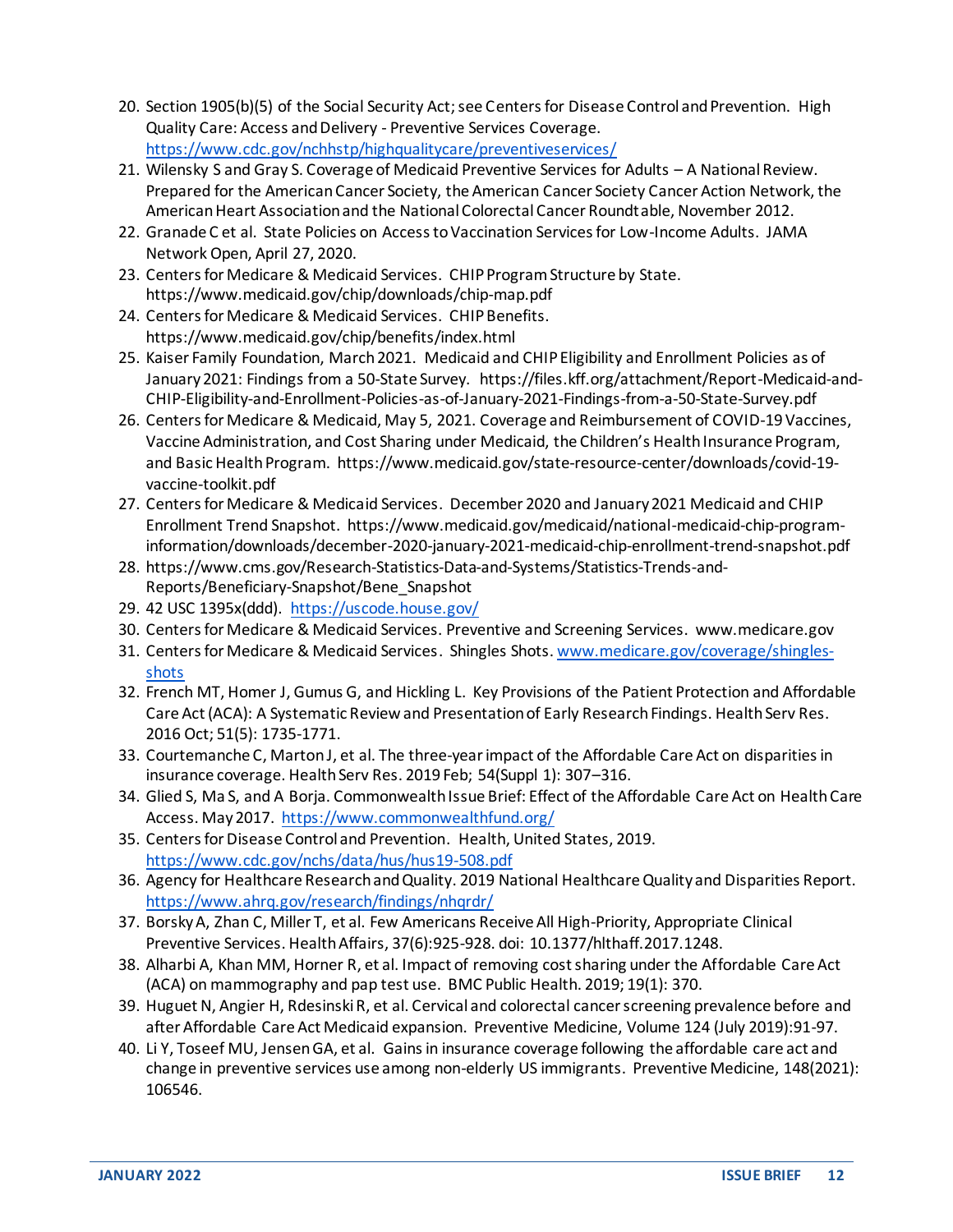- 41. Agency for Healthcare Research and Quality. Achieving Health Equity in Preventive Services: Systematic Review. December 2019[. https://effectivehealthcare.ahrq.gov/products/health-equity](https://effectivehealthcare.ahrq.gov/products/health-equity-preventive/research)[preventive/research](https://effectivehealthcare.ahrq.gov/products/health-equity-preventive/research)
- 42. Lee LK, Chien A, Stewart A, et al. Women's Coverage, Utilization, Affordability, And Health After The ACA: A Review of the Literature. Health Affairs, May 2020; 39(3).
- 43. Fletcher G, Alatevi EM, Genao A, et al. Disparities in Colorectal Cancer Screening: The Effect of ACA Medicaid Expansion on Minorities and Low-Income Populations. Gastroenterology, Volume 156(6), Supplement 1, May 2019:S-183.
- 44. [U.S. Preventive Services Task Force. Final Recommendation Statement:](https://www.uspreventiveservicestaskforce.org/uspstf/recommendation/colorectal-cancer-screening) Colorectal Cancer Screening. [uspreventiveservicestaskforce.org](https://www.uspreventiveservicestaskforce.org/uspstf/recommendation/colorectal-cancer-screening)
- 45. ASPE analysis of 2019 American Community Survey Public Use Microdata Sample (ACS PUMS)
- 46. Bhandari NR and Li C. 2018. Impact of the Affordable Care Act (ACA)'s Elimination of Cost-Sharing Provision on the Guideline-Recommended Cancer Preventive Screenings in the United States. Value in Health, Volume 21, Supplement 1: S131-S132. https://doi.org/10.1016/j.jval.2018.04.881
- 47. Annual Report to the Nation on the Status of Cancer, Part 1: National Cancer Statistics. JNCI: Journal of the National Cancer Institute. Oxford Academic. oup.com
- 48. Pisu M, Henrikson NB, Banegas MP, and R Yabroff. Costs of Cancer Along the Care Continuum: What We Can Expect Based on Recent Literature. Cancer (2018); 124:4181-4191.
- 49. Leopold C, Park E, Nekhlyudov L. The Impact of the Affordable Care Act on Cancer Survivorship. The Cancer Journal, May/June 2017, Volume 23(3):181-189.
- 50. Chu QD, Li T, Hsieh M, et al. Positive Impact of the Patient Protection and Affordable Care Act Medicaid Expansion on Louisiana Women with Breast Cancer. Cancer, March 2021, Volume 127(5):688-699.
- 51. Cancino RS, Su Z, et al. The Impact of COVID-19 on Cancer Screening: Challenges and Opportunities. JMIR Cancer. 2020 Jul-Dec; 6(2): e21697.
- 52. London JW, Fazio-Eynullayeva E, Palchuk MB, et al. Effects of the COVID-19 pandemic on cancerrelated patient encounters. JCO Clinical Cancer Informatics. 2020(4) July: 657-665.
- 53. Lipton, B and Becker, S. ACA Provisions Associated with Increase in Percentage of Young Adult Women Initiating and Completing The HPV Vaccine. Health Affairs, May 2015.
- 54. Hawkins SS, Horvath K, et al. Associations between insurance-related affordable care act policy changes with HPV vaccine completion. BMC Public Health, 2021; 21: 304.
- 55. Han, X, Yabroff R, et al. Has recommended preventive service use increased after elimination of costsharing as part of the Affordable Care Act in the United States. Preventive Medicine, Volume 78(September 2015):85-91.
- 56. Hung MC, Williams WW, Lu PJ, Kim DK, Grohskopf LA, Pilishvili T, et al. Vaccination Coverage Among Adults in the United States. National Health Interview Survey, 2016. <https://www.cdc.gov/vaccines/imz-managers/coverage/adultvaxview/pubs-resources/NHIS-2016.html>
- 57. Aris E, Montourcy M, et al. The adult vaccination landscape in the United States during the Affordable Care Act era: Results from a large retrospective database analysis. Vaccine, Volume 38, Issue 14 (March 23, 2020): 2984-2994.
- 58. Lind K, Hildreth KL, Perraillon MC. Persistent Disparities in Medicare's Annual Wellness Visit Utilization. Medical Care, December 2019, Volume 57(12):984-989.
- 59. Ruhl C. Contraception is Health Promotion. Nursing for Women's Health, Volume 16(1):73-77
- 60. Fletcher JM, Wolfe BL. Education and Labor Market Consequences of Teenage Childbearing. Journal of Human Resources, 44(2):303-325.
- 61. Bailey MJ. Fifty years of family planning: new evidence on the long-run effects of increasing access to contraception [Internet]. Cambridge (MA): National Bureau of Economic Research; 2013 Oct [cited 2015 May 15]. (NBER Working Paper No. 19493).<http://www.nber.org/papers/w19493.pdf>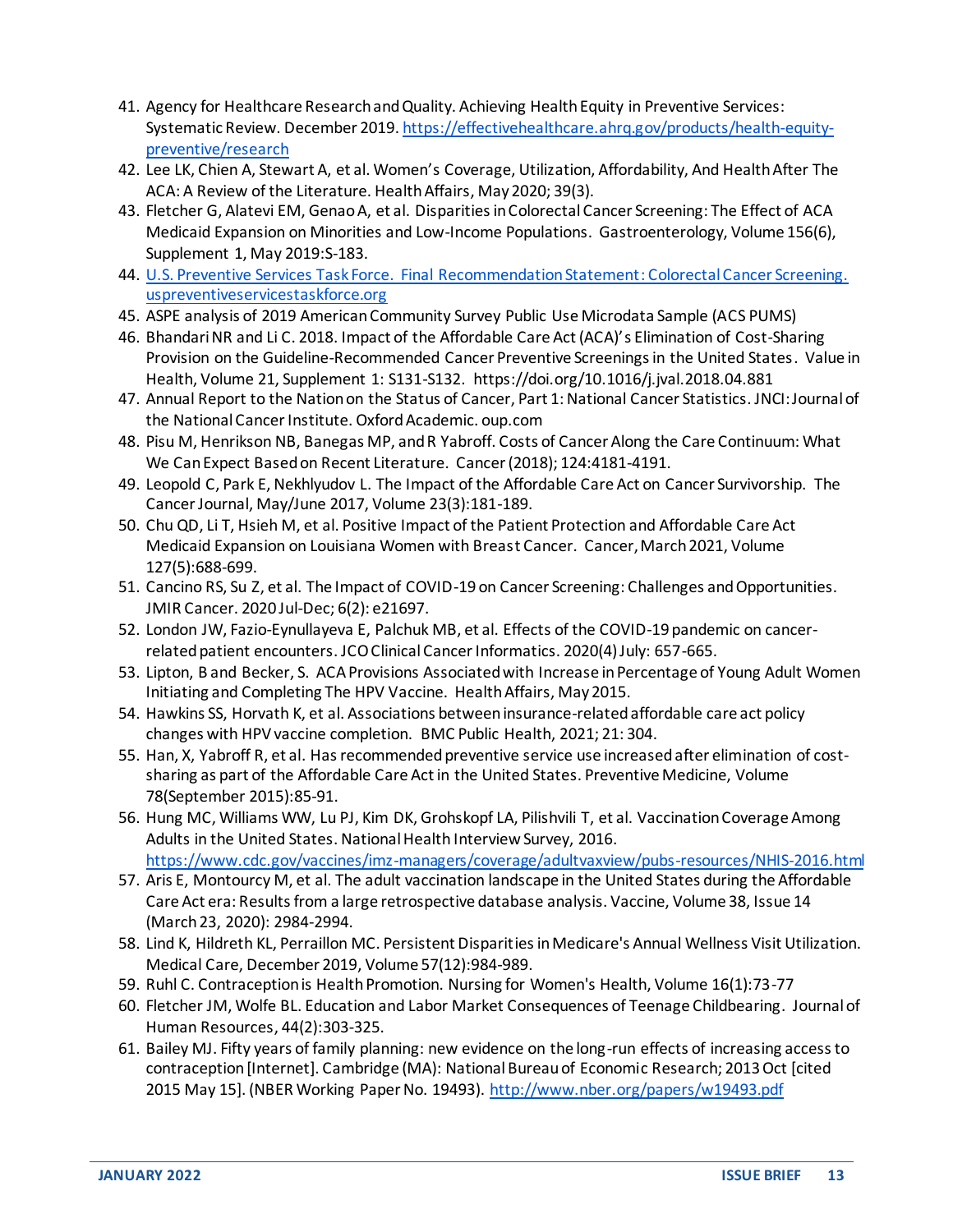- 62. Dalton VK, Carlos RC, Kolenic GE, Moniz MH, Tilea A, Kobernik EK, and Fendrick AM. 2018. The impact of cost sharing on women's use of annual examinations and effective contraception. American journal of obstetrics and gynecology, 219(1), 93-e1.
- 63. Pace LE, Dusetzina SB, Fendrick AM, Keating NL, and Dalton VK. 2013. The impact of out-of-pocket costs on use of intrauterine contraception among women with employer-sponsored insurance. Medical Care, 51(11), 959.
- 64. Pace LE, Dusetzina SB, and Keating NL. 2016. Early impact of the Affordable Care Act on oral contraceptive cost sharing, discontinuation, and nonadherence. Health Affairs, 35(9), 1616-1624.
- 65. Trussell J, Lalla AM, Doan QV, Reyes E, Pinto L, Gricar J. Cost effectiveness of contraceptives in the United States. Contraception. 2009 Jan;79(1):5-14. doi: 10.1016/j.contraception.2008.08.003. Epub 2008 Sep 25. Erratum in: Contraception. 2009 Aug;80(2):229-30. PMID: 19041435; PMCID: PMC3638200.
- 66. Becker N and Polsky D. 2015. Women Saw Large Decrease in Out-of-Pocket Spending for Contraceptives after ACA Mandate Removed Cost Sharing. Health Affairs, 34(7), 1204-1211.
- 67. Carlin CS, Fertig AR and Down BE. Affordable Care Act's mandate eliminating contraceptive costsharing influenced choices of women with employer coverage, Health Affairs, 2016, 35(9):1608–1615.
- 68. Becker NV, Keating NL, and Pace LE. 2021. ACA Mandate Led To Substantial Increase In Contraceptive Use Among Women Enrolled In High-Deductible Health Plans: Study examines contraceptive use among women enrolled in high-deductible health plans, comparing before and after an ACA contraceptive coverage mandate. Health Affairs, 40(4), 579-586.
- 69. Myerson R, Crawford S, and Wherry LR. Medicaid Expansion Increased Preconception Health Counseling, Folic Acid Intake, And Postpartum Contraception. Health Affairs, 2020, 39(11): 1883-1890.
- 70. Geiger CK, Sommers BD, Hawkins SS, and Cohen JL. Medicaid expansions, preconception insurance, and unintended pregnancy among new parents. Health Services Research, 2021;56:691-701. <https://doi.org/10.1111/1475-6773.13662>
- 71. National Center for Health Statistics. Key Statistics from the National Survey of Family Growth: Intendedness of pregnancy.<https://www.cdc.gov/nchs/nsfg/keystatistics.htm>
- 72. Sommers B, Maylone B, Blendon RJ, et al. Three-Year Impacts of the Affordable Care Act: Improved Medical Care and Health among Low-Income Adults. Health Affairs, June 2017, Volume 36(6):1119-28. <https://www.healthaffairs.org/doi/10.1377/hlthaff.2017.0293>
- 73. Dai H and AS Khan. The Effects of the Affordable Care Act on Health Access among Adults Aged 18-64 Years with Chronic Health Conditions in the United States, 2011-2017. Journal of Public Health Management and Practice, September 9, 2020.
- 74. Ward BW. Barriers to Health Care for Adults with Multiple Chronic Conditions: United States, 2012– 2015. NCHS Data Brief No. 275, March 2017.
- 75. Han, X, Yabroff R, et al. Has recommended preventive service use increased after elimination of costsharing as part of the Affordable Care Act in the United States. Preventive Medicine, Volume 78(September 2015):85-91.
- 76. Cole MB, Kim J, and TW Levengood. Association of Medicaid Expansion With 5-Year Changes in Hypertension and Diabetes Outcomes at Federally Qualified Health Centers. JAMA Health Forum. 2021;2(9):e212375. doi:10.1001/jamahealthforum.2021.2375
- 77. Soni A, Wherry LR, and KI Simon. How Have ACA Insurance Expansions Affected Health Outcomes? Findings from the Literature. Health Affairs, 39(3): 371-378.
- 78. Ginossar T, Van Meter L, et al. Early Impact of the Patient Protection and Affordable Care Act on People Living With HIV: A Systematic Review. Journal of the Association of Nurses in AIDS Care. May-June 2019, Volume 30(3):259-269.
- 79. ASPE. Trends in the U.S. Uninsured Population, 2010-2020. [https://aspe.hhs.gov/pdf-report/us](https://aspe.hhs.gov/pdf-report/us-uninsured-population-trends)[uninsured-population-trends](https://aspe.hhs.gov/pdf-report/us-uninsured-population-trends)
- 80. ASPE. Health Insurance Coverage and Access to Care Among Latinos: Recent Trends and Key Challenges.<https://aspe.hhs.gov/reports/health-insurance-coverage-access-care-among-latinos>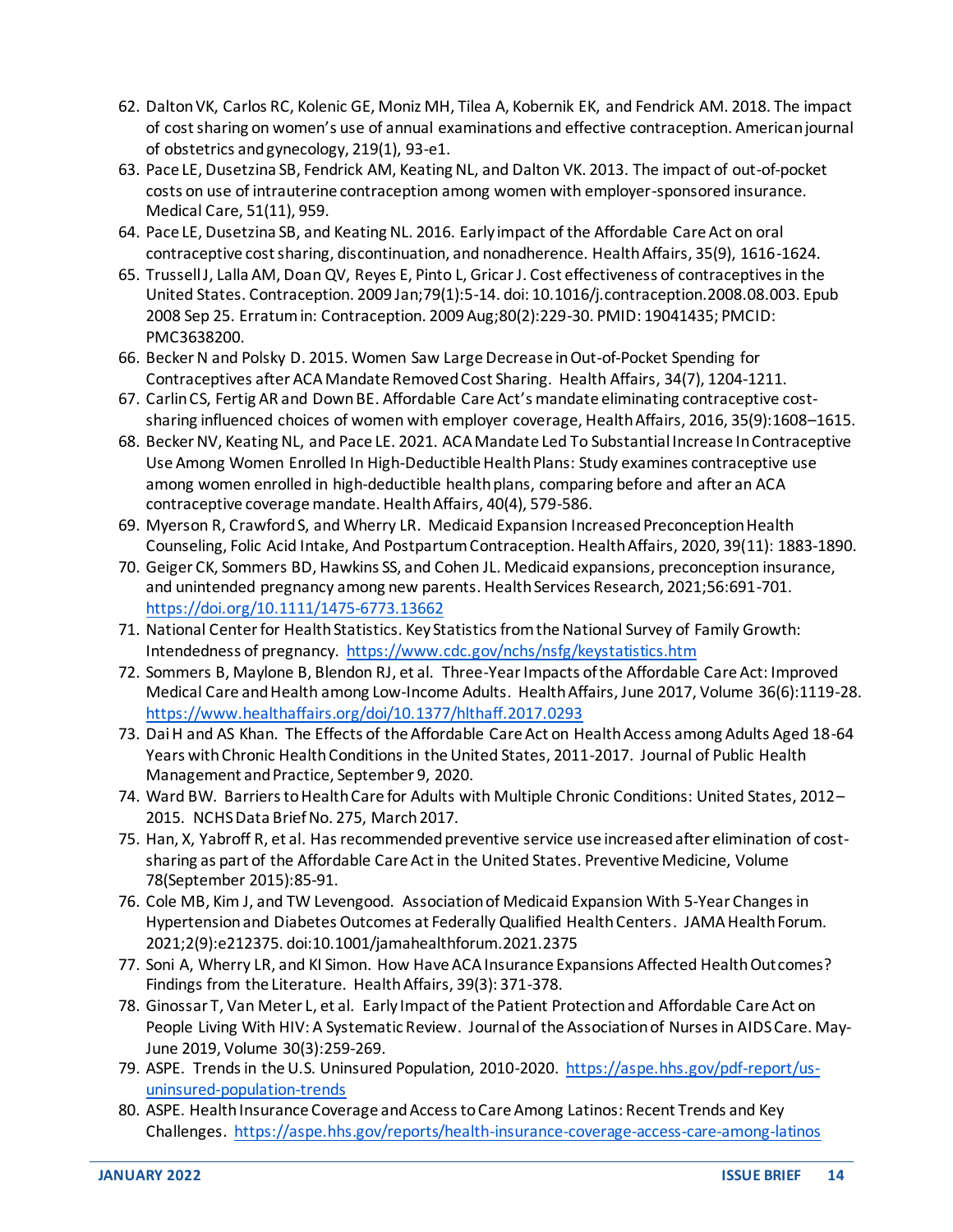- 81. ASPE. Health Insurance Coverage and Access to Care for American Indians and Alaska Natives: Current Trends and Key Challenges[. https://aspe.hhs.gov/reports/health-insurance-coverage-changes-aian](https://aspe.hhs.gov/reports/health-insurance-coverage-changes-aian)
- 82. ASPE. Health Insurance Coverage Among Working-Age Adults with Disabilities: 2010-2018. [https://aspe.hhs.gov/reports/health-insurance-coverage-among-working-age-adults-disabilities-2010-](https://aspe.hhs.gov/reports/health-insurance-coverage-among-working-age-adults-disabilities-2010-2018) [2018](https://aspe.hhs.gov/reports/health-insurance-coverage-among-working-age-adults-disabilities-2010-2018)